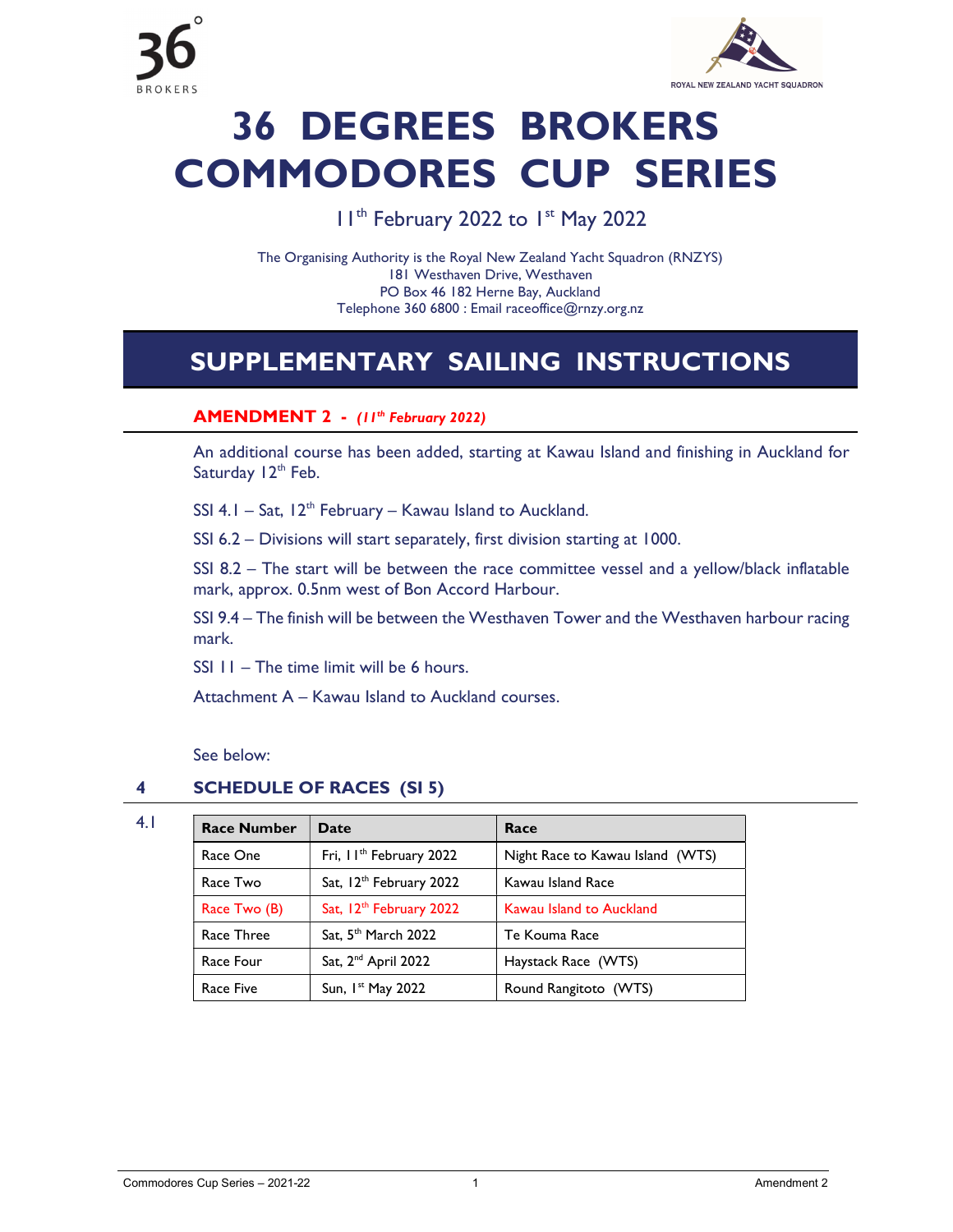



#### 6 START TIMES AND CLASS FLAGS (SI 6)

#### 6.2 For races 2, 2(B), 3, and 5 the scheduled start time for each division is as follows:

| <b>Division</b> | <b>Fleet/Class</b> | <b>Class Flag</b> | Race 2 | Race 2<br>(B) | Race 3 | Race 5 |
|-----------------|--------------------|-------------------|--------|---------------|--------|--------|
| М               | Open multihull     | Green             | 1200   | 1000          | 1000   | 1000   |
| A               | Open               | Blue / Yellow     | 1205   | 1005          | 1005   | 1005   |
| В               | Open               | White             | 1210   | 1010          | 1010   | 1010   |
| C               | Open               | Green / Yellow    | 1215   | 1015          | 1015   | 1015   |
| D               | Open               | Purple            | n/a    | n/a           | n/a    | 1020   |
| Е               | Non-Spinnaker      | Black / White     | 1220   | 1020          | 1020   | 1025   |

#### 8 THE START (SI 10)

8.2 For race 2 and  $2(B)$ , the starting line is between the flagstaff displaying an orange flag on the race committee vessel moored approx. 0.5nm west of the entrance to Bon Accord Harbour and the course side of a large yellow/black inflatable starting mark.

#### 9 THE FINISH (SI 12)

9.4 For races 2(B), 4 and 5, the finishing line is between the flagstaff displaying a blue flag on the Westhaven Tower and the course side of the yellow harbour racing buoy Westhaven.

#### 11 TIME LIMITS (SI 14)

11.1

| Race           | <b>Division</b> | <b>Time Limit</b> | <b>Extension if one boat finishes</b><br>within the Time Limit |
|----------------|-----------------|-------------------|----------------------------------------------------------------|
|                | All divisions   | Nil               | Nil                                                            |
| $\overline{2}$ | All divisions   | 8 hours           | 30 minutes                                                     |
| 2(B)           | All divisions   | 6 hours           | 30 minutes                                                     |
| 3              | All divisions   | 14 hours          | 30 minutes                                                     |
| 4              | All divisions   | 8 hours           | 30 minutes                                                     |
| 5              | All divisions   | 8 hours           | 30 minutes                                                     |